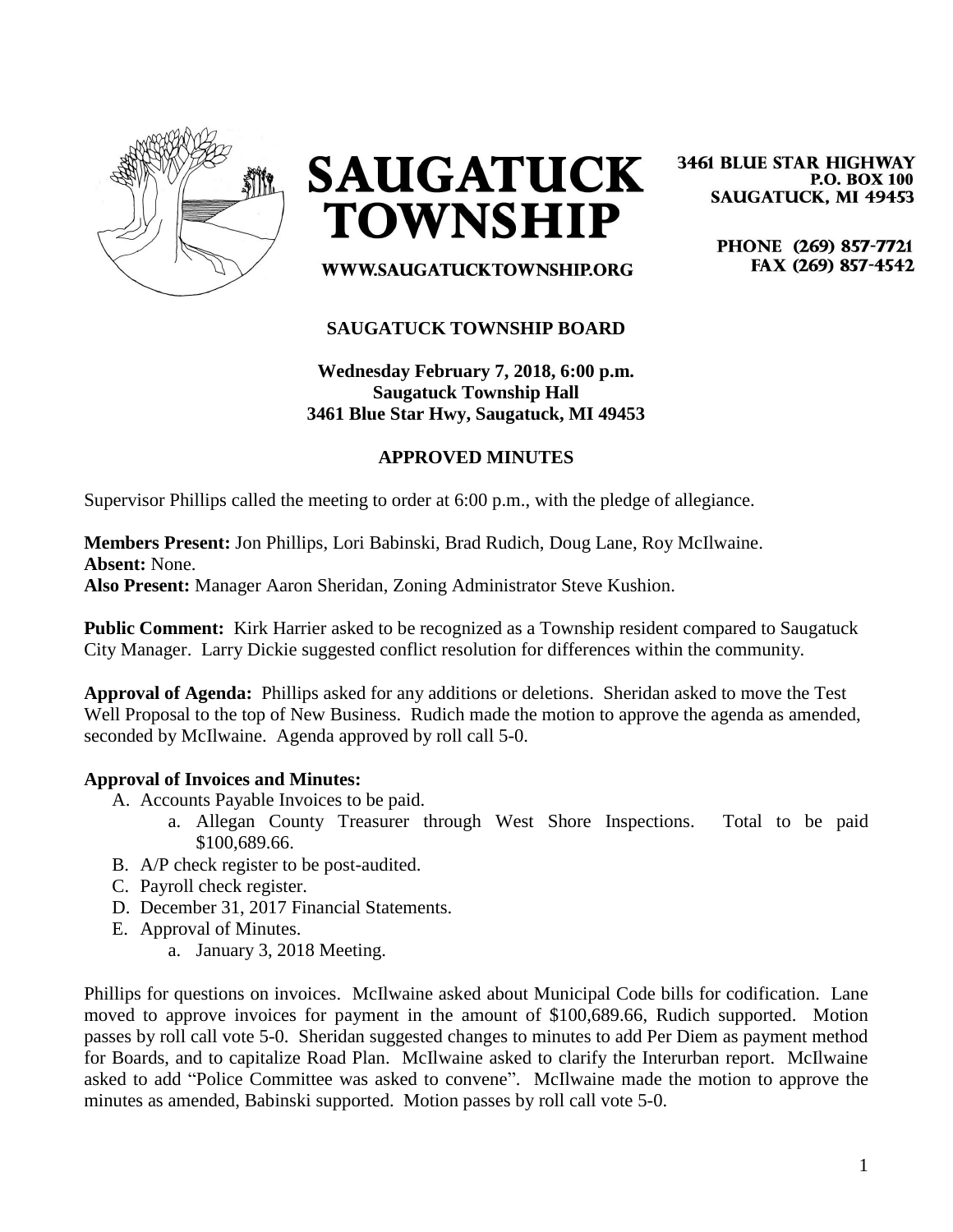# **Correspondence:**

A. Alson Services Inc., Comcast Agent. Sheridan explained that part of Comcast expansion was a survey by Alson. Letter was provided to give approval for Alson surveying on behalf of Comcast. Rudich made the motion to approve the letter for Alson Services, Lane supported. Roll call vote, all vote yes. Motion passes 5-0.

# **Unfinished Business:**

A. None.

### **New Business:**

- A. Test Well Proposal, Fleis and Vandenbrink. Jim Brody of Fleis and Vandenbrink gave an update on the Test well at 135<sup>th</sup> Ave. and 66<sup>th</sup> St. Brody asked the Board to approve a new test well at a shallower depth. Total expended would still be under the prior proposal of \$23,000. Rudich made the motion to approve the continued Hydrological Investigation from Fleis and Vandenbrink, dated January 22, 2018, not to exceed \$13,000. Phillips supported. Motion passes by roll call vote 5-0.
- B. Building Official Year End Report. Al Ellingsen provided the year-end report.
- C. Board of Review Re-appointment. Assessor Sherry Mason asked that the Board approve the current BOR for 2 more years. Phillips made the motion to re-appoint Jan Shashaguay, Don Maeder and Chris Lozano to the Board of Review for 2 years, Rudich supported. Motion passes by roll call vote 5-0.
- D. Library Board Update. Marc Chauncy and Ingrid Boyer gave the Board an update on the uses for a proposed millage for a new Library building. Information will be mailed to the community. Voter approval would be sought in August of 2018.
- E. Mute Swan Control Resolution. Dusty Arsnoe of the U.S. Department of Wildlife Services gave a presentation on the invasive Mute Swan in Michigan. Ron Clark and Dana Migida were opposed to killing of swans. Babinski asked where the complaints were. DNR had received the complaints. Arsnoe asked the Board to approve a resolution to allow the USDA to control the population in the Kalamazoo River. Board agreed the resolution should be more specific on controls and location. McIlwaine made the motion to table until March meeting to gather more information from the DNR and the public, and draft a more specific resolution. Support from Lane. Roll call vote, motion passes 5-0.
- F. Pension Status Update. Auditor Letter. Dan Veldhuisen of Siegfried Crandall, CPA, submitted a letter to the Board on new pension rules and possible pension liability for 2018-2019. The overall position for the Township was good.
- G. AMR Year End Call Reports. Sheridan presented the current AMR contract with the 2017 call reports. Reports show the responses from Fennville and Holland. AMR will continue to provide service without subsidy to the south side of the Township.
- H. Fire Appeals Board. Fire Chief Janik updated the Board on the history of the Fire Board of Appeals. Kushion agreed the Board was a good idea. Lot splits of more than 4 would go to the Appeals Board if necessary. All three municipalities would need to pass the wording content, before an Ordinance would be passed. Phillips made the motion to support the draft wording of the Fire Board of Appeals. Support from Rudich. Roll call vote, all vote yes. Motion passes 5- 0.
- I. ZBA Member Quantity Ordinance. Kushion stated that there was an issue with calling a meeting of the ZBA because of members gone for the winter. Planning Commission passed the Ordinance on February 5, 2018. Lane made the motion to pass the Ordinance to expand the Zoning Board of Appeals to 5 full time members, and 2 alternates. McIlwaine supported. Roll